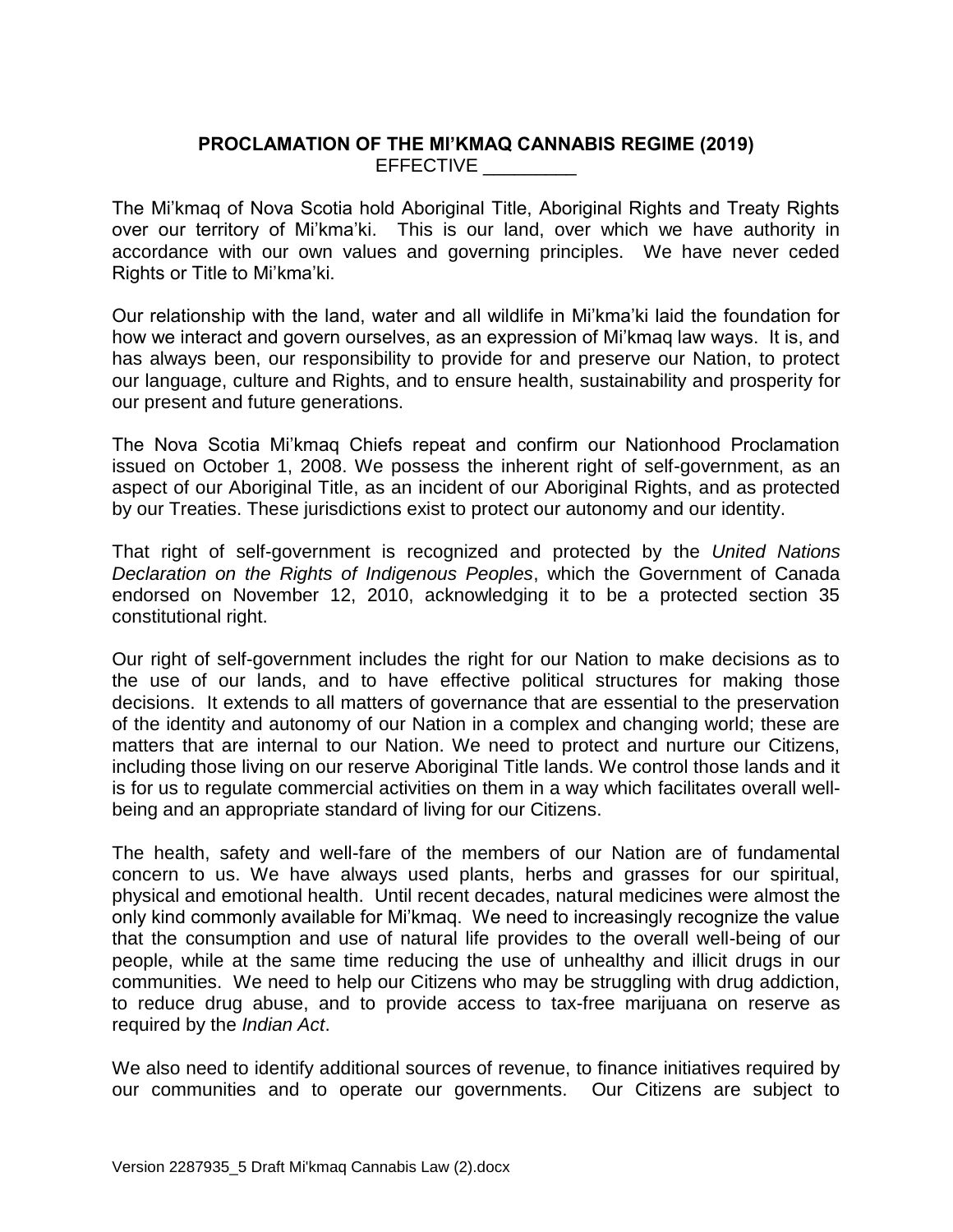discrimination in the provision of health care, as there are services not funded for our Citizens that are available to other Nova Scotia residents. Some examples of these health gaps include failure to provide acute nursing services, failure to provide required medical supplies, including critically important medications, and a lack of chronic nursing and home support services. There are also issues pertaining to the hours of operation of in-community health care providers and the scope of practice of incommunity health care providers. We need funding to assist our Citizens in securing the health services that they need and deserve.

In 2018, the Canadian government passed the *Cannabis Act*, S.C. 2018, c. 16. The Province of Nova Scotia passed Bill 108, *Cannabis Control Act*, 1<sup>st</sup> Sess, 63<sup>rd</sup> Leg, Nova Scotia, 2018. Neither level of government involved the Mi'kmaq in their law-making or regulatory processes. Further the federal government ignored indigenous government rights by extending licencing privileges only to the province, leaving out the indigenous government of the Mi'kmaq.

This process, imposed without the adaptions required to reflect indigenous realities, has ignored Mi'kmaq jurisdictional integrity, and is therefore compromising the health, safety and well-being of Mi'kmaq communities in Nova Scotia. To effectively combat the destructive effect of illegal drug use and of prescription drug abuse in our communities, special measures are required that take into account the unique circumstances, culture, traditions, character and composition of our communities.

Our communities have, for many years, been subject to federal and provincial laws, practices and policies aimed at our extinction or assimilation, and, in some cases, genocide of our people. Our communities suffer from the legacy of these federal and provincial intrusions, some of which continue to operate. We have residential school survivors, and their families, for example, who are struggling to cope and live healthy lives. As a result of these externally-imposed laws and policies, we have a mental health crisis in our communities, problems with family violence, and struggles with addiction.

Despite government-sanctioned Reports, Commissions and Inquiries, not much has changed, as can be seen by our exclusion from the 2018 cannabis regimes of the federal and provincial governments.

We Mi'kmaq have the power to restore health and well-being to our communities. There are many internal Mi'kmaq successes. We are continuing that work with the development of our Mi'kmaq Health authority, for example. We cannot wait for outsiders to finally recognize what we need, and wait for them to decide to help us. As can be seen from our exclusion from the 2018 federal and provincial cannabis regimes, reconciliation remains, mostly, just talk, with little positive action. When it comes to money and power, the federal and provincial governments want it all.

We need to do this important work ourselves. We can do this important work ourselves.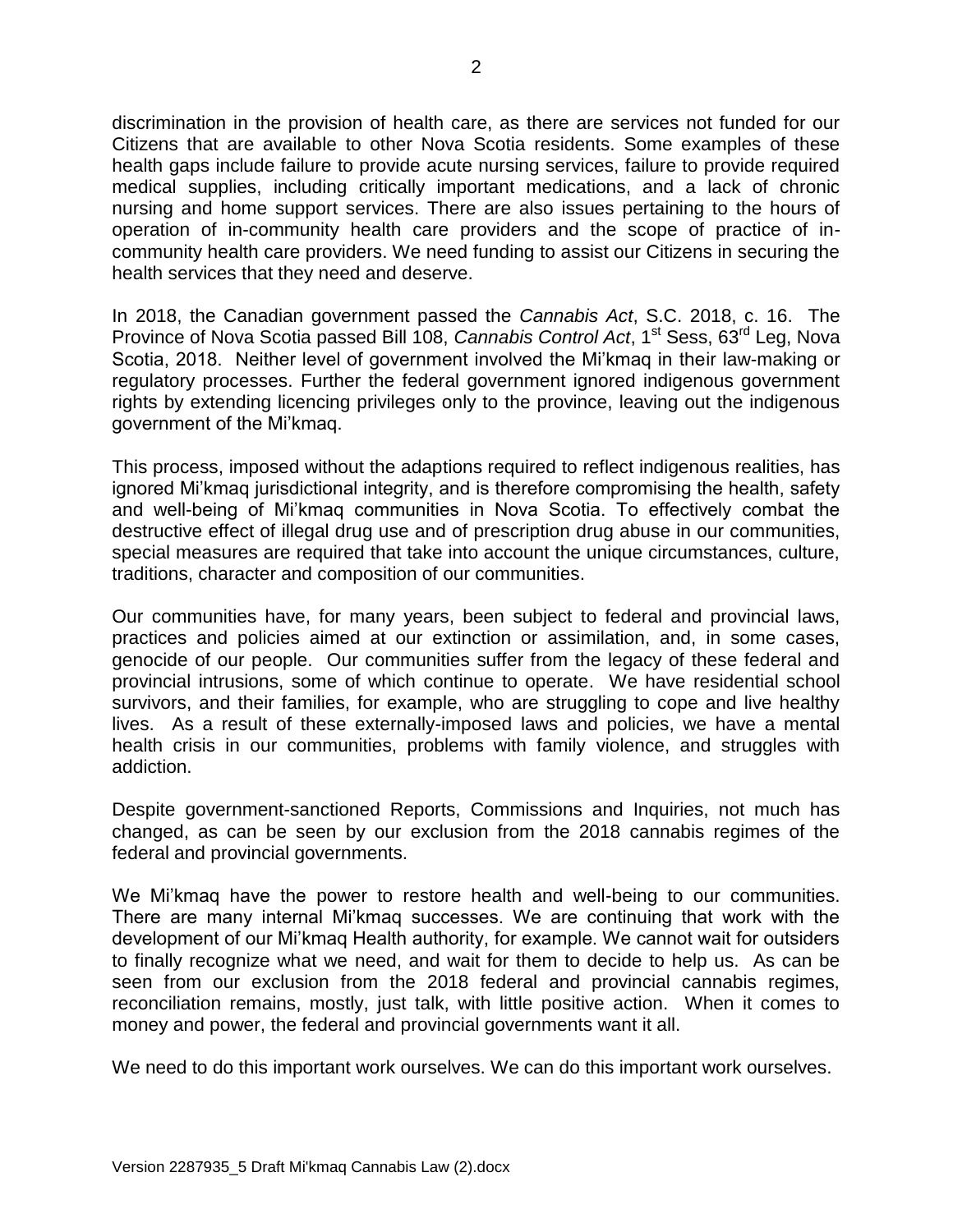We proclaim this Mi'kmaq Cannabis Regime to be in force and effect, governing cannabis production, distribution, sale, possession and use. The principles of our Mi'kmaq Cannabis regime include:

- 1. Protection of health and safety of users of cannabis on our reserves;
- 2. Encouraging the responsible social use of cannabis while limiting potential harm;
- 3. Protecting young people from the dangers of cannabis;
- 4. Establishing a stable and well-regulated cannabis market that minimizes involvement with criminal activity;
- 5. Protecting Aboriginal Rights, Aboriginal Title and statutory tax exemptions;
- 6. Promoting regulatory consistency; and
- 7. Providing funding for self-government initiatives, including over health, safety and the well-being of our communities.

In any instance of conflict between the federal *Cannabis Act* or the provincial *Cannabis Control Act*, we declare this Mi'kmaq regime to be paramount on Mi'kmaq reserves, and in dealings between indigenous communities. We reject and expressly displace the applicability of the *Cannabis Control Act* on our reserves, including in particular section 20 thereof.

This Mi'kmaq Cannabis Regime will utilize sections 81 and 85.1 of the *Indian Act*, to the extent that they are not inconsistent with our section 35 Rights and Title.

# **The Mi'kmaq Cannabis Regime**

## Definitions:

In the following:

- "Authorized Mi'kmaq Cannabis Seller" means a First Nation, a corporation or other entity owned by one or more First Nations, or one or more individual Mi'kmaq, licensed under this regime to sell cannabis;
- "Authorized Mi'kmaq Cannabis Grower" means a First Nation, a corporation or other entity owned by one or more First Nations, or one or more individual Mi'kmaq, licensed under this regime to grow cannabis and sell it to Authorized Mi'kmaq Cannabis Sellers;
- "Authorized Mi'kmaq Cannabis Wholesaler" means a First Nation, a corporation or other entity owned by one or more First Nations, or one or more individual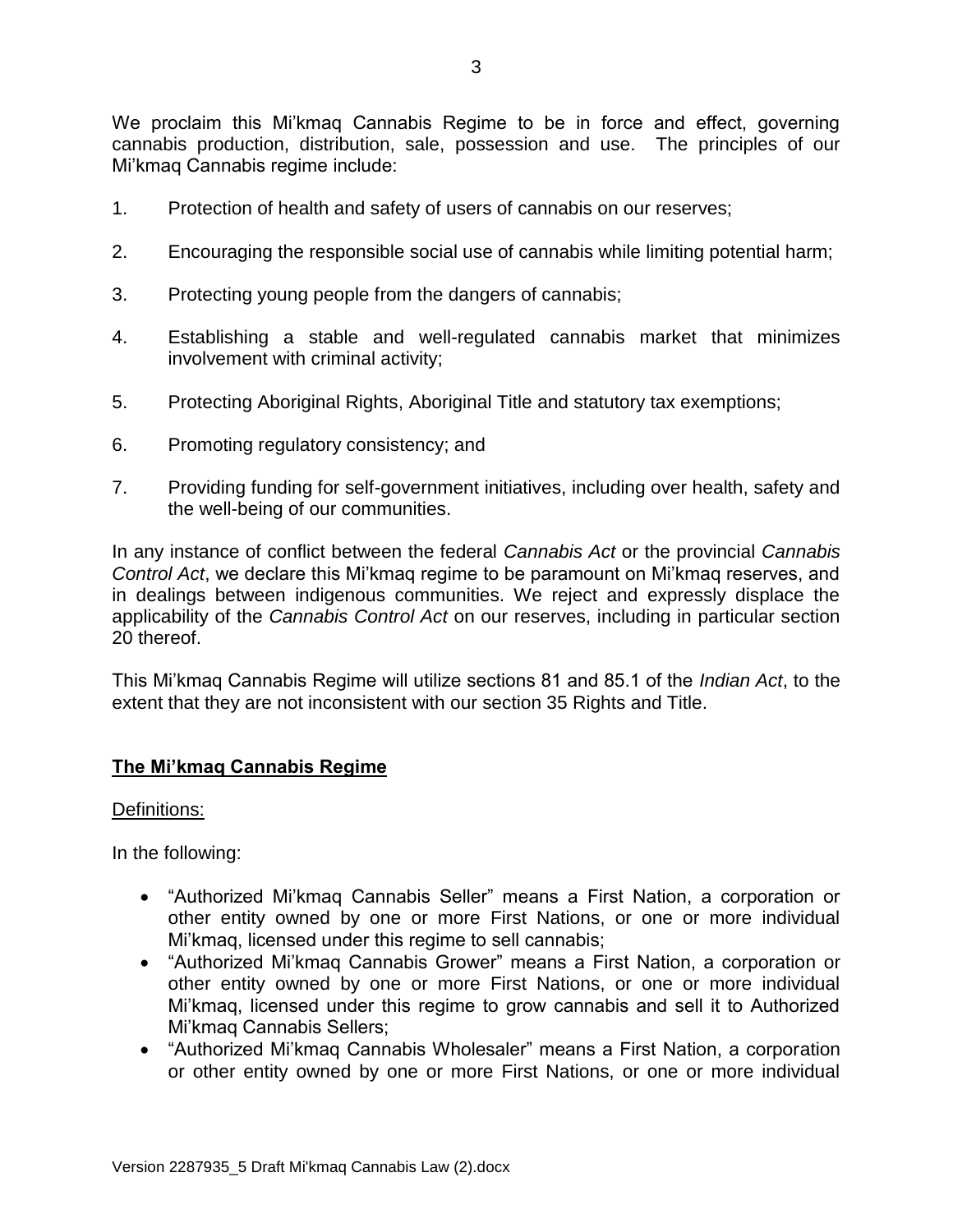Mi'kmaq, licensed under this regime to acquire cannabis from outside the reserve and sell it to Authorized Mi'kmaq Cannabis Sellers;

- "Cannabis" means anything from the plant genus *Cannabis*, including cannabis seeds;
- "Cannabis Accessory" means any item, including rolling papers or wraps, holders, pipes, water pipes, bongs or vaporizers, that is represented to be used or customarily used in the consumption of cannabis;
- "Licence" means a licence issued in accordance with this regime to an Authorized Mi'kmaq Cannabis Seller, Authorized Mi'kmaq Cannabis Grower, or Authorized Mi'kmaq Cannabis Wholesaler;
- "Minor" means a person under the age of 19;
- "produce cannabis products" means the performance of any process or method by which the physical or chemical properties of cannabis are altered, extracted or combined with other substances, including but not limited to oils and edible cannabis products;
- "Public Place" means a building, structure or location (such as a park or playground) to which members of the public or community have access by express or implied invitation; and
- "Vehicle" includes any form of motorized transport (including motorcycle or ATV).

## Sale, Growth, Possession, Production and Distribution

- 1. It shall be lawful for a First Nation, a corporation or other entity owned by one or more First Nations, or for one or more individual Mi'kmaq with the support of their First Nation Chief and Council, to sell cannabis at retail on one or more Mi'kmaq reserves in Nova Scotia if licensed under this regime as an Authorized Mi'kmaq Cannabis Seller.
- 2. If licensed under this regime as an Authorized Mi'kmaq Cannabis Grower, it shall be lawful for a First Nation, a corporation or other entity owned by one or more First Nations, or for one or more individual Mi'kmaq with the support of their First Nation Chief and Council, to grow cannabis or produce cannabis products on reserve for sale to one or more Authorized Mi'kmaq Cannabis Sellers.
- 3. If licensed under this regime as an Authorized Mi'kmaq Cannabis Wholesaler, it shall be lawful for a First Nation, a corporation or other entity owned by one or more First Nations, or for one or more individual Mi'kmaq with the support of their First Nation Chief and Council, to acquire cannabis from outside the reserve and sell it to Authorized Mi'kmaq Cannabis Sellers.
- 4. The Assembly will adopt, by regulation, licensing processes and other requirements, including for inspections, reporting, audit and compliance.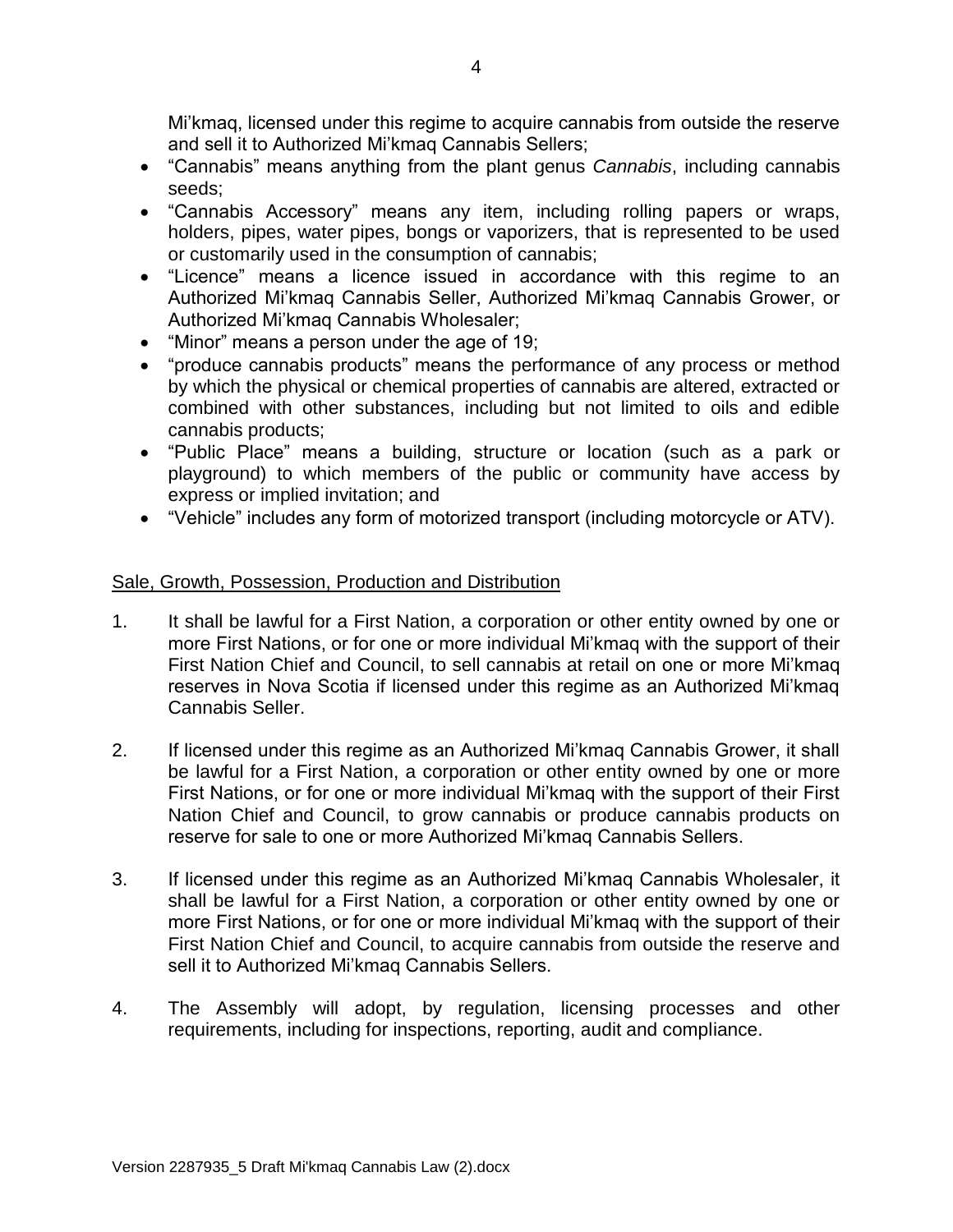- 5. Except as otherwise provided herein, an Authorized Mi'kmaq Cannabis Seller may purchase, possess, sell and distribute cannabis, cannabis products, or Cannabis Accessories on reserve in Nova Scotia.
- 6. An Authorized Mi'kmaq Cannabis Seller may transport or deliver cannabis, cannabis products, or Cannabis Accessories from one reserve in Nova Scotia to another reserve in Nova Scotia, provided such cannabis is in a closed container or is not accessible to any person in the Vehicle, and may use a common carrier or other person to transport or deliver such material for them.
- 7. An Authorized Mi'kmaq Cannabis Seller shall not:
	- (a) sell or distribute cannabis unless the cannabis has been produced by a person who is authorized under the *Cannabis Act* (Canada), the *Cannabis Control Act* (Nova Scotia) or this Mi'kmaq Cannabis Regime to produce or wholesale cannabis;
	- (b) possess, produce, sell, or distribute anything with the intention that it will be used to produce, sell or distribute illicit cannabis; or
	- (c) sell or distribute cannabis or any Cannabis Accessory to a Minor.
- 8. An Authorized Mi'kmaq Cannabis Seller shall:
	- (a) keep appropriate records respecting its activities in relation to cannabis, to cannabis products or to Cannabis Accessories that it possesses for commercial purposes; and
	- (b) take adequate measures to reduce the risk of cannabis it possesses for commercial purposes being diverted to an illicit market or activity.
- 9. No person, other than an Authorized Mi'kmaq Cannabis Seller, shall, on a reserve in Nova Scotia:
	- (a) sell cannabis, or operate a store that sells cannabis;
	- (b) cultivate more than four (4) cannabis plants per residence; or
	- (c) be in possession of more than thirty (30) grams of dried cannabis or its equivalent in another form.
- 10. Notwithstanding sections 9 and 16 (a), a patient, including a Minor, holding a valid prescription for medical cannabis may possess cannabis in accordance with the terms of his/her prescription. Any person relying on this provision may be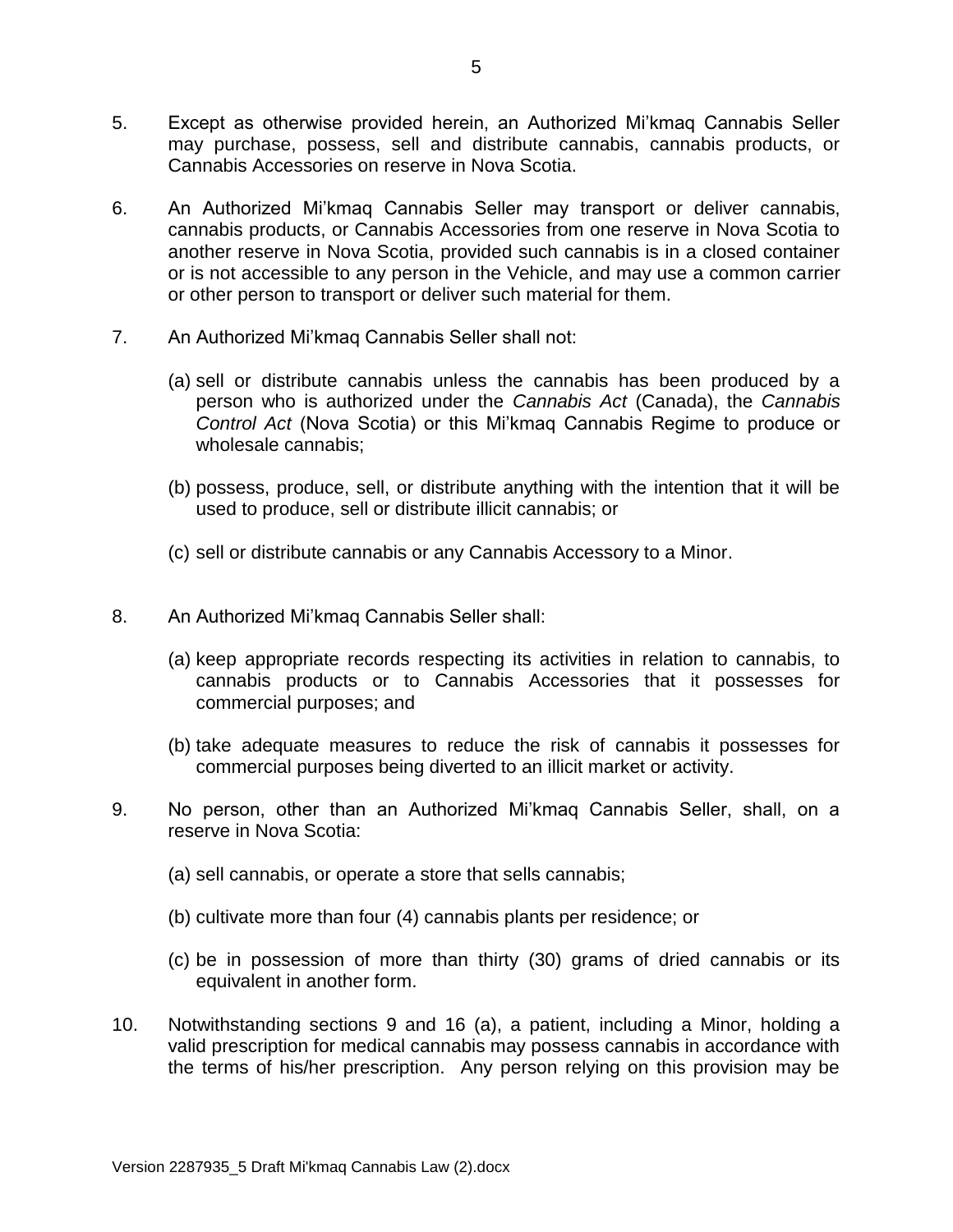required to show his or her prescription at the request of authorized enforcement official or peace officer.

- 11. No person on a reserve in Nova Scotia shall knowingly sell or distribute cannabis to an individual who is or appears to be intoxicated.
- 12. No person shall promote or advertise cannabis or Cannabis Accessories by means of a testimonial or endorsement.
- 13. The sale of cannabis or Cannabis Accessories by means of a display that allows for self-service or through a dispensing device (i.e. a vending machine) is prohibited.
- 14. No person, including a licence-holder, may use cannabis in a Public Place or in any other place that is adjacent to a school, public playground or daycare facility during its operating hours.

### Prohibition on Consumption in Vehicle

15. No person on a reserve in Nova Scotia shall consume cannabis in a Vehicle.

#### Minors

- 16. No Minor may, on any reserve in Nova Scotia:
	- (a) possess, distribute, consume, purchase or attempt to purchase cannabis;
	- (b) cultivate, propagate or harvest cannabis or offer to cultivate, propagate or harvest cannabis;
	- (c) purchase or attempt to purchase a Cannabis Accessory; or
	- (d) enter into a licensed cannabis store.

### Adoption of this Cannabis Regime

- 17. First Nations who proclaim this Mi'kmaq Cannabis Regime in effect in their communities will be expected to pass one or more Band Council Resolutions, in form similar to that in Appendix "A", which will:
	- (a) Identify areas on their reserve(s), such as near schools, day cares, arenas, recreation areas, libraries or children play areas, where cannabis stores are not permitted;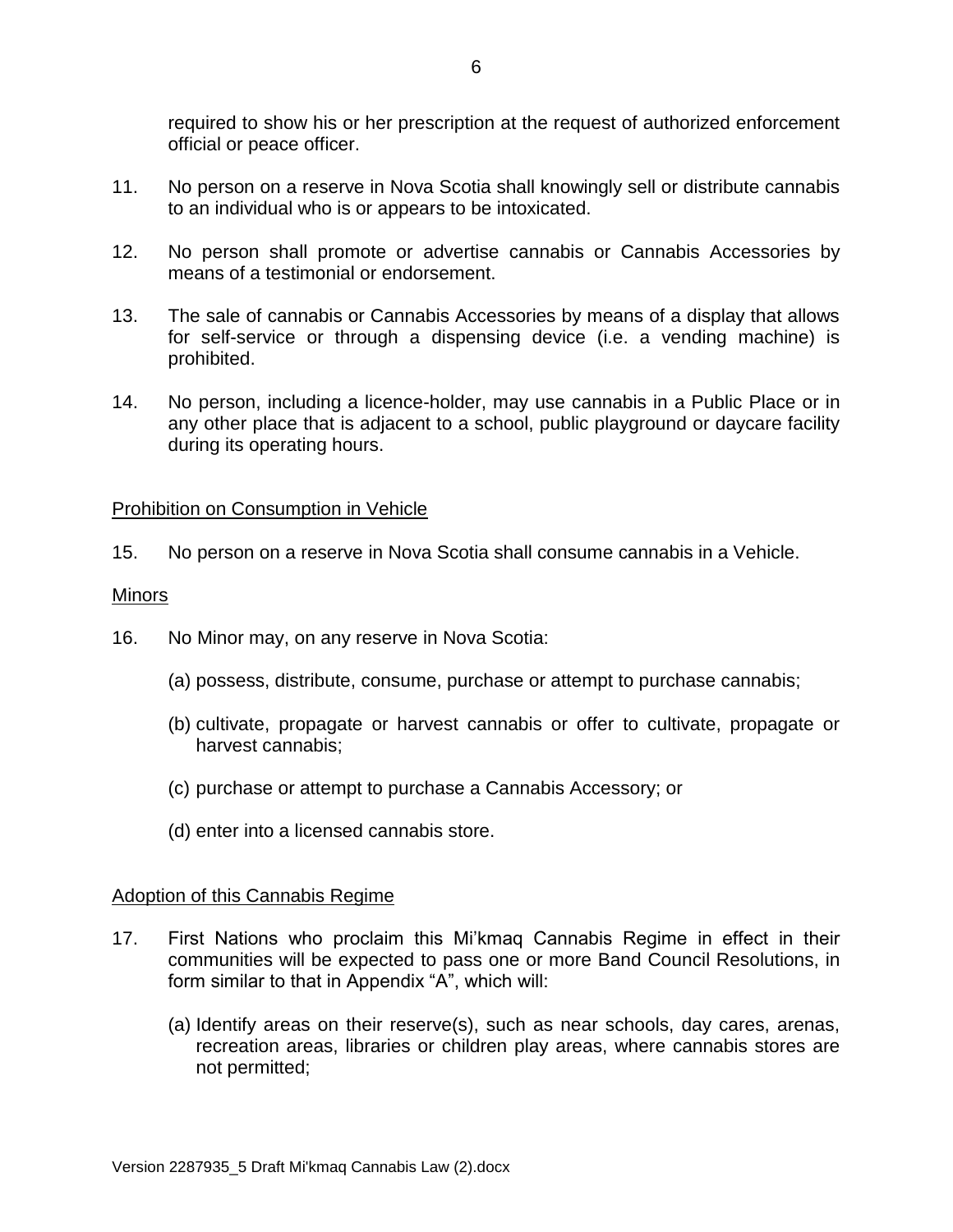- (b) Identify areas on their reserve(s) where consumption of cannabis is not permitted, except by special permit;
- (c) Cause illegal sellers of cannabis (and other illegal drugs) on reserves to be deemed to be trespassers.

### License Application

18. The process to apply for a Licence shall be determined by Assembly regulation. A Licence shall be valid for a term of one year, and may be renewed annually. A Licence is not transferable and an unapproved change of control of the Licenceholder will void the Licence.

#### Licensee Responsibilities

- 19. A Licence holder shall maintain adequate security for their location, including, but not limited to, locks on all doors, a security system with surveillance recorders, and proper employee checks and balances.
- 20. A Licence holder may not breach any term of their Licence. Any such breach may be cause for cancellation of the Licence.
- 21. The Assembly will pass regulations with respect to storage of cannabis, safe packaging, labeling, inventory controls and record-keeping.
- 22. An Authorized Mi'kmaq Cannabis Seller may sell Cannabis Accessories and related retail merchandise.
- 23. Licence holders may advertise their business but such advertising (a) must not be false, misleading or deceptive and (b) must not be directed at Minors or contain images, symbols or information that may be particularly appealing to Minors.
- 24. Licence Holders will pay a royalty (to be determined by future Assembly regulation) to fund programs for public education, addiction counseling, etc., which will, among other things:
	- (a) address the risk of drug abuse;
	- (b) protect the health and safety of users of cannabis and of community members;
	- (c) encourage responsible use of cannabis while minimizing potential harm;
	- (d) protect Minors from the dangers of cannabis; and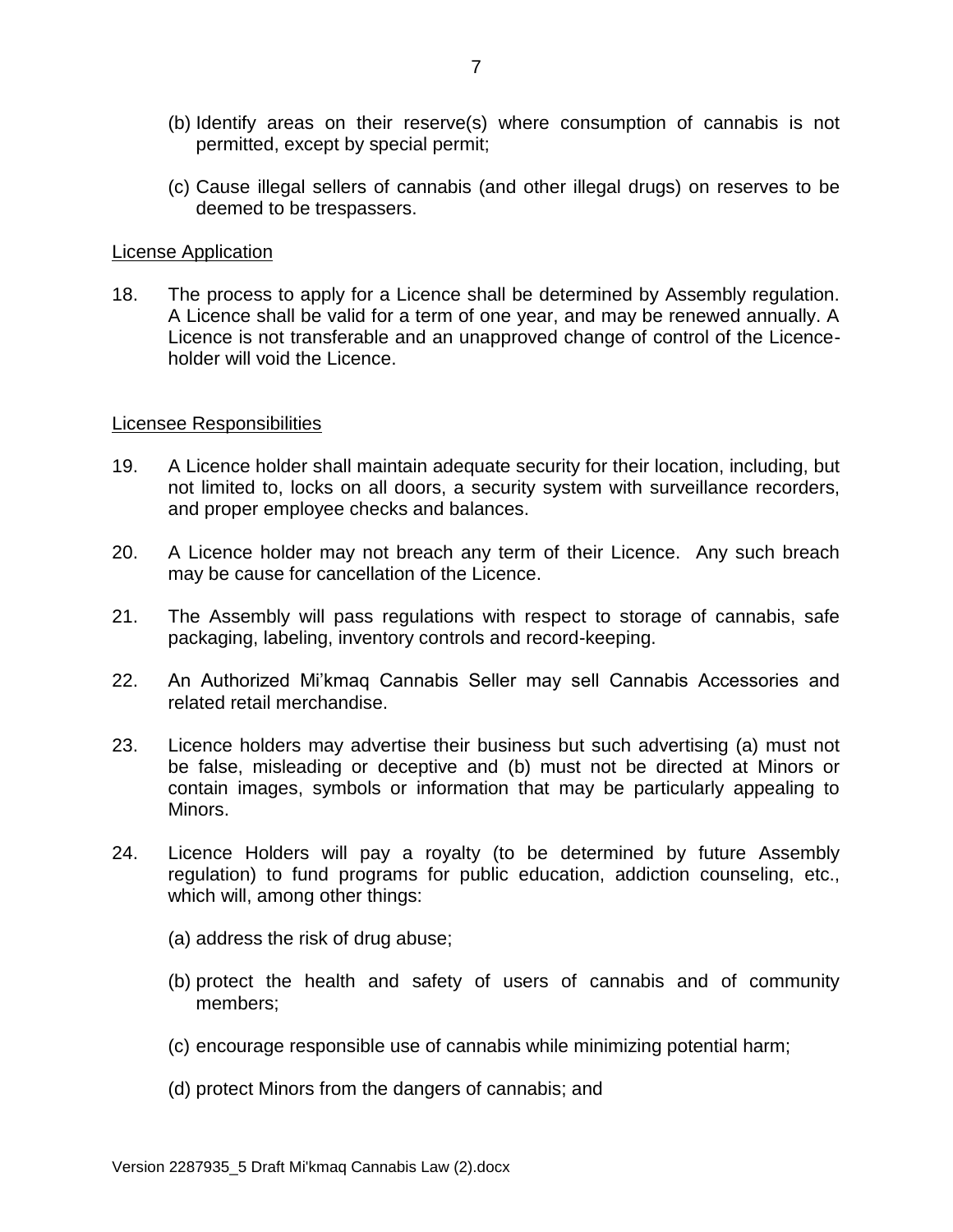- (e) establish a stable and regulated cannabis environment that minimizes involvement with criminal activity.
- 25. Sales by an Authorized Mi'kmaq Cannabis Seller are to be in compliance with the exemption from tax provided for in section 87 of the *Indian Act.*

### Enforcement and Punishment

- 26. The Assembly may appoint a Cannabis Control Office and one or more inspectors or other enforcement officials to carry out roles consistent with upholding the provisions of this regime. No person shall interfere with or obstruct any such officer in the performance of his or her duties.
- 27. Any person who breaches this regime commits an offence and is liable on summary conviction to a fine, imprisonment not exceeding thirty (30) days, or both. In addition, the Mi'kmaq or any applicable Chief and Council may apply to a court of competent jurisdiction for an order enforcing this regime or prohibiting the continuation of or a repetition of a breach of this regime.
- 28. Offences committed by an employee of a Licence holder will be deemed to have been committed by the Licence holder.
- 29. A Cannabis Licence may be suspended or revoked for breach of any licence requirements or conditions.
- 30. At any point of entry onto a Mi'kmaq reserve in Nova Scotia, it shall be lawful for an inspector, authorized enforcement official, or peace officer to inquire of any person whether they have in their possession any cannabis, any other illegal drug, or any quantities of prescription drugs in excess of what is required by prescription for their personal use. Any non–resident of the reserve can be denied entry to the reserve for a refusal to answer such inquiries, or for possession of cannabis or other drugs in a manner not consistent with the rules provided for in this regime.

This Mi'kmaq Cannabis Regime is an evolving document and will be updated or amended as required.

Certified on this \_\_\_\_ day of \_\_\_\_\_\_\_\_\_\_\_\_\_, 20\_\_.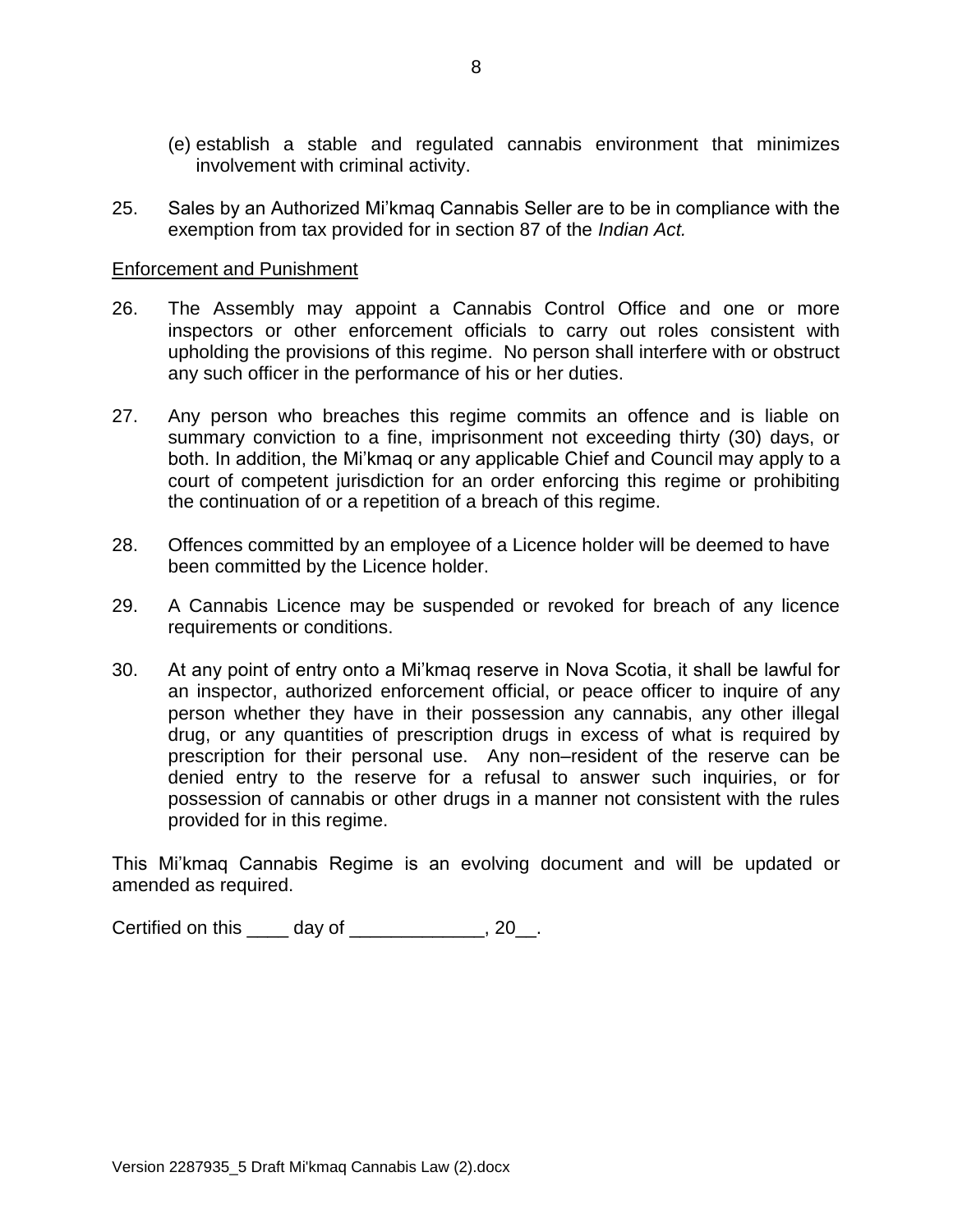### **Appendix "A" Sample Cannabis Band Council Resolution**

## **FIRST NATION GOVERNMENT:**

**DATE:**

# **Re: RESOLUTION RESPECTING THE IMPLEMENTATION OF THE MI'KMAQ CANNABIS REGIME**

# **QUORUM OF COUNCIL**:

**WHEREAS:** A quorum of the First Nation Council (the "Council") met on the day of  $20$ ;

**AND WHEREAS** the Mi'kmaq Chiefs of Nova Scotia have proclaimed a Mi'kmaq Cannabis Regime as an exercise of constitutional self-government effective  $\qquad, \qquad$ 

**AND WHEREAS** pursuant to the *Indian Act*, the Council is empowered to act on behalf of the **EXACTE:** First Nation (the "First Nation"), including in accordance with sections 81 and 85.1 thereof;

## **NOW THEREFORE BE IT RESOLVED THAT:**

- 1. The \_\_\_\_\_\_\_ First Nation adopts participation under the Mi'kmaq Cannabis Regime in force on its reserves.
- 2. Cannabis stores will not be permitted on our First Nation reserve(s) within 100 metres of schools, licensed day cares, arenas, recreation areas, libraries or designated public playgrounds.
- 3. Council reserves the right to establish zoning on its reserve(s) that will control where cannabis sale or cultivation activities can occur.
- 4. Any person who grows, produces, wholesales, sells or distributes cannabis on our Reserve(s) without having the appropriate Mi'kmaq licence is deemed to be a trespasser and commits an offence under section 31 of the Indian Act, subject to a fine, imprisonment, or both.